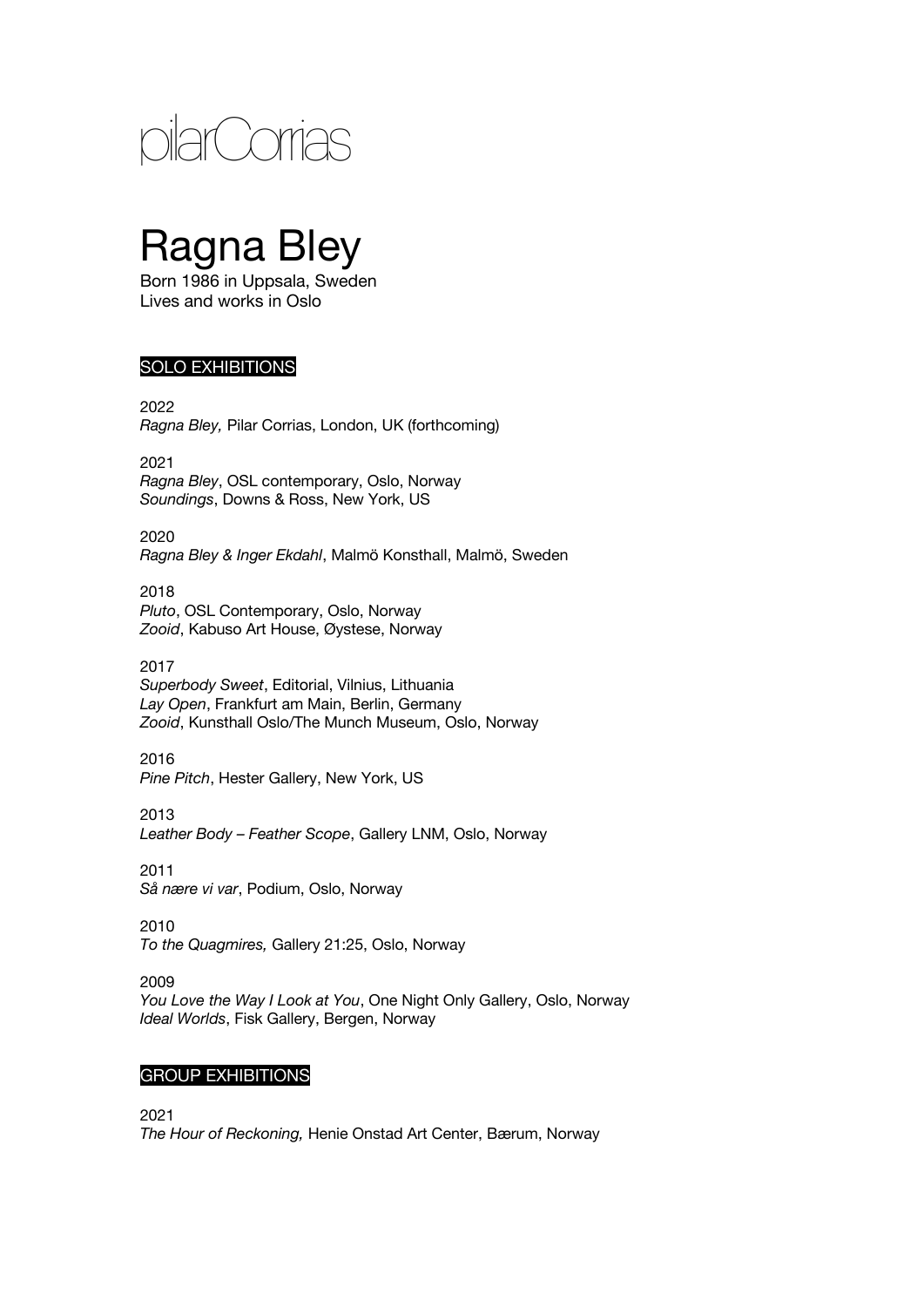*There is No Place Like Home,* OSL contemporary, Oslo, Norway *Ragna Bley & Inger Ekdahl*, Malmö Konsthall, Malmö, Sweden

#### 2019

*Wiggle Wiggle*, Corridor Project Space, Amsterdam, Netherlands *Tempo Tempo Tempo*, Kistefos-museet, Jevnaker, Norway

#### 2018

*The Moderna Exhibition 2018,* Moderna Museet, Stockholm, Sweden *1968|2018 LNM 50 years,* Kunstnernes Hus, Oslo, Norway *Entangled Tales,* Rupert, Vilnius, Lithuania *REPEAT.FORWARD Punkt Ø*, Galleri F 15, Moss, Norway

#### 2017

*Liv og virke*, Norwegian Sculpture Biennial, The Vigeland Museum, Oslo, Norway *The Oslo Museum of Contemporary Art,* Kunsthall Oslo, Oslo, Norway

#### 2016

*Nomadic Images* XVI International Vilnius Painting Triennial, Museum of Applied Arts, Vilnius, Lithuania

*Roaming,* Young Artists Society, Oslo, Norway *Variations in Scandinavian Abstraction* Brandstrup Gallery, Oslo, Norway

#### 2015

*If it bends it's funny, If it breaks it's not funny*, Bosse & Baum Gallery, London, UK *Degree show*, Royal College of Art, London, UK *Conflicting Evidence*, 1857, Oslo, Norway *Young Pioneers,* Kunsthall Oslo, Norway *Screen Saver,* Dyson Gallery, London, UK *Menneskeberget,* Edvard Munch Studio, Oslo, Norway *Kunstprisen 2015,* Sandefjord Kunstforening, Sandefjord, Norway

#### 2014

*Marken vi står på*, North Norwegian Artist Association, Svolvær, Norway *What Thinks Me,* Taiga Art Space, St Petersburg, Russia *The Foyer Exhibition,* Kunstnernes Hus, Oslo, Norway *We met at the far end of the landscape and both acted shy,* Grünerløkka Kunsthall, Oslo, Norway *ReadYourCall,* Diane Kruse Gallery, Hamburg, Germany *WIP,* Royal College of Art, London, UK *Secret RCA,* Dyson Gallery, London, UK

2013 *Summer Doldrums*, Kunsthall Oslo, Oslo, Norway *Det enkles potensiale,* Backspace, Oslo, Norway

2012 *Sellout*, Young Artists Society, Oslo, Norway

2011 *THE STRANGE FETE (END),* MFAPS, Oslo, Norway *En vinterreise,* MFAPS, Oslo, Norway Let the lovin take ahold. Stribsendberg collection of modern art... One Night Only UKS, Oslo, Norway *If inside to get out - if outside to get in*, Søylegalleriet, Oslo, Norway

#### 2020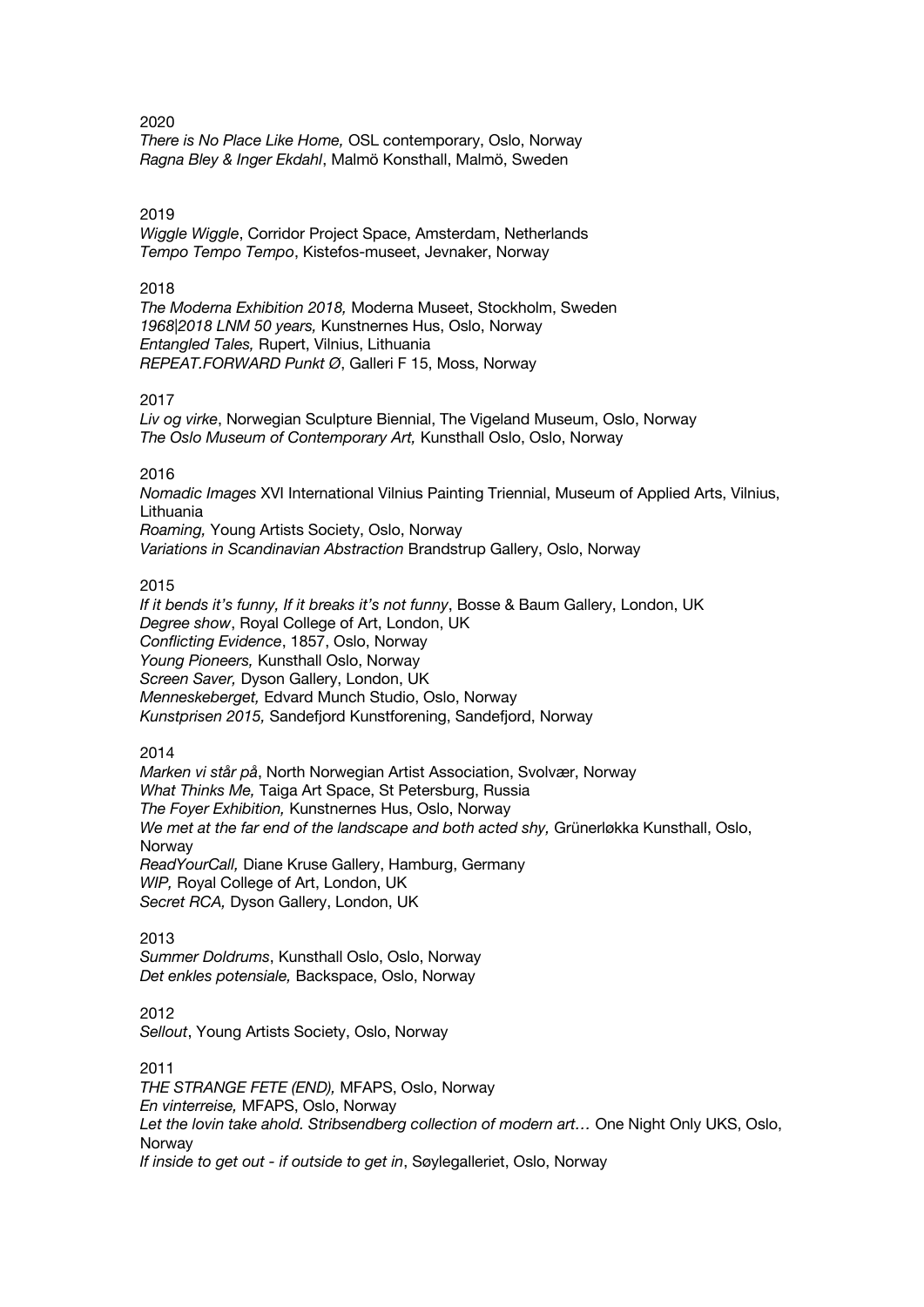2010 *;akademi- PO*, The National Academy of Fine Arts, Oslo, Norway *Group exhibition*, Knekt Gallery, Oslo, Norway

2009 *Multiples,* Museum of Contemporary Art, Oslo, Norway *Pool (avec)*, Sjokoladefabrikken, Oslo, Norway *Initiation,* Gallery 21:25, Oslo, Norway

## **EDUCATION**

2015 MA Painting, Royal College of Art, London

2011 BFA The National Academy of Fine Art, Oslo

## AWARDS, GRANTS AND RESIDENCIES

2020

Five Year Working Grant, Norwegian Arts Council, Oslo, Norway

2018

Working Grant, Ingvild Lindbäck Langgåard Foundation, Oslo, Norway

2017

Three Year Working Grant, Norwegian Arts Council, Oslo, Norway Residency, Rupert, Vilnius, Lithuania

2016

Annual Working Grant, Billedkunstnernes Vederlagsfond, Oslo, Norway

2015

Hine Painting Prize, Royal College of Art, London, UK Travel Grant, The Young Artists' Society, London, UK

2014

Exhibition Support, The Norwegian Arts Council, Oslo, Norway Project Support, Billedkunstnerenes Vederlagsfond, Oslo, Norway

2013 Scholarship, Ingvild Lindbäck Langgåard Foundation, Oslo, Norway Annual Working Grant, Billedkunstnernes Vederlagsfond, Oslo, Norway

2012

Annual Working Grant, Billedkunstnernes Vederlagsfond, Oslo, Norway

2010

The Foundation for Art and Design students Grant, The National Academy of Arts, Oslo, Norway

### SELECTED PROJECTS